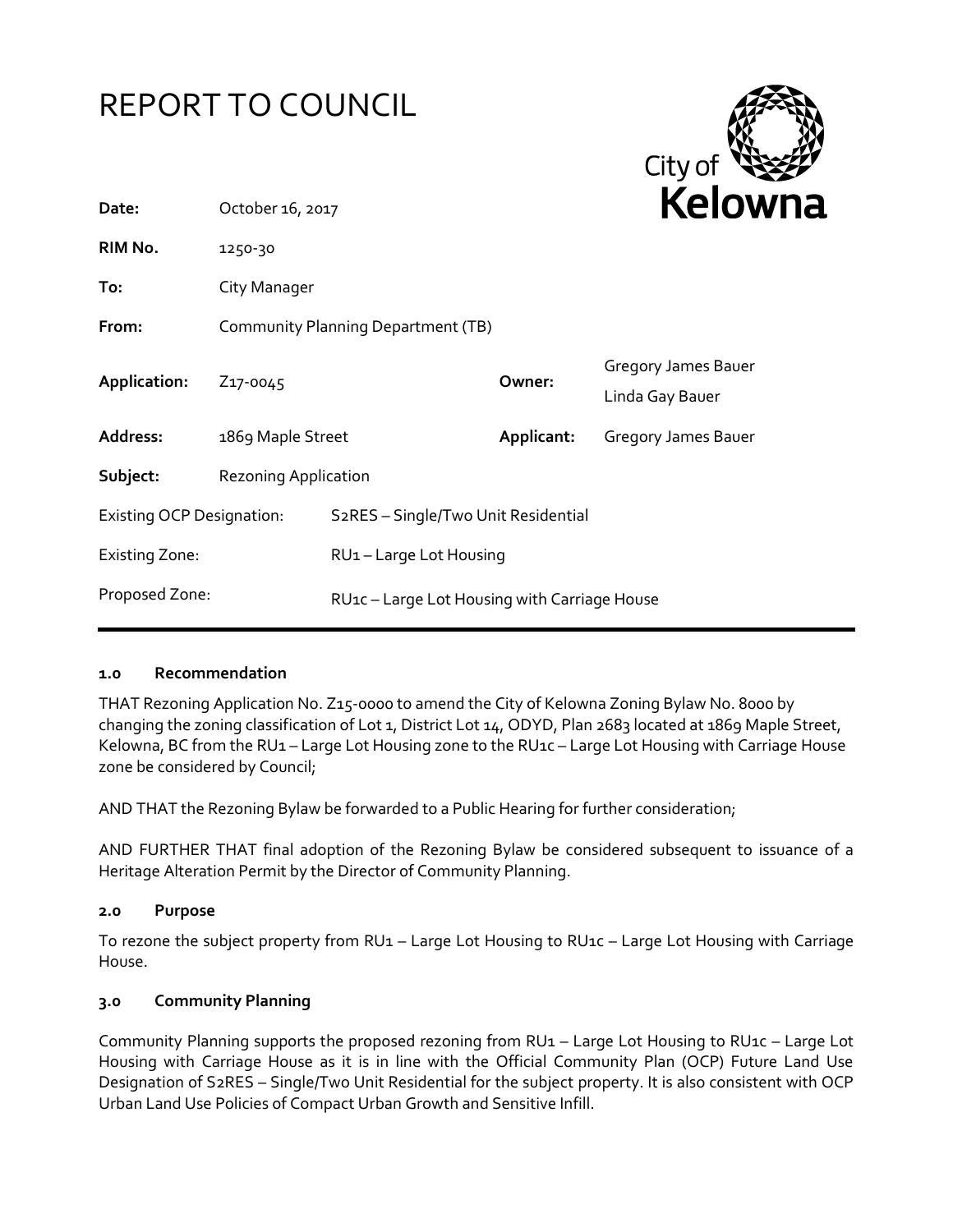The property is located in the Heritage Conservation Area in a neighbourhood that is well serviced and in close proximity to parks, commercial nodes, transit, and employment opportunities. This modest increase in density is appropriate for the neighbourhood and the design is sensitive to the guidelines for the Heritage Conservation Area. Should Council approve the rezoning, staff will work with the applicant to issue a Heritage Alteration Permit for the form and character.

# **4.0 Proposal**

# 4.1 Background

The subject property is located on the Heritage Register, which is a municipal register that recognizes homes for having heritage value, but is not protected by a Heritage Designation Bylaw. The home is known as the MacLean House and was constructed in 1942 for Roy MacLean who was the publishing and managing editor of the Kelowna Courier from 1938 to 1974.

# 4.2 Project Description

The proposed rezoning from RU1 to RU1c would facilitate the development of a carriage house on the subject property. The proposed carriage house meets all of the zoning regulations, is accessed from the lane, and does not require any variances. The property is located in the Heritage Conservation Area and has an OCP Future Land use of S2RES – Single/Two Unit Residential. The subject property is suitable for an increase in density as it is located near an urban centre with access to parks, commercial nodes, transit, and employment opportunities.

The proposed rezoning meets the OCP Urban Land Use Policies for Compact Urban Growth and Sensitive Infill. These policies state that growth should occur in areas that are already serviced and have access to employment and transit, and that growth should be designed to be sensitive to the existing character of the neighbourhood. The RU1c density is appropriate in this neighbourhood as it respects the existing heritage character while modestly increasing density near an urban centre. Should Council support this rezoning, Staff will work with the applicant to issue a Heritage Alteration Permit for the form and character of the carriage house.

# 4.3 Site Context

The subject property is located on the east side of Maple Street in the Heritage Conservation Area. This area is seeing a modest increase in density as there are 7 other RU1c properties in the immediate area. The neighbourhood is within walking distance to Lake Avenue Beach Access, City Park, and the Downtown Core. Alternate transportation methods are easily accessible with a BC Transit stop on Pandosy, and the Abbott Street Recreation Corridor to the west.

Additional density was recently approved by Council at nearby 1883 Water Street which has been rezoned RM5 – Medium Density Multiple Housing.

| <b>Orientation</b> | Zoning                                       | <b>Land Use</b> |
|--------------------|----------------------------------------------|-----------------|
| North              | RU <sub>1</sub> – Large Lot Housing          | Residential     |
| East               | RU <sub>1</sub> – Large Lot Housing          | Residential     |
| South              | RU1c - Large Lot Housing with Carriage House | Residential     |
| West               | RU <sub>1</sub> – Large Lot Housing          | Residential     |

Specifically, adjacent land uses are as follows: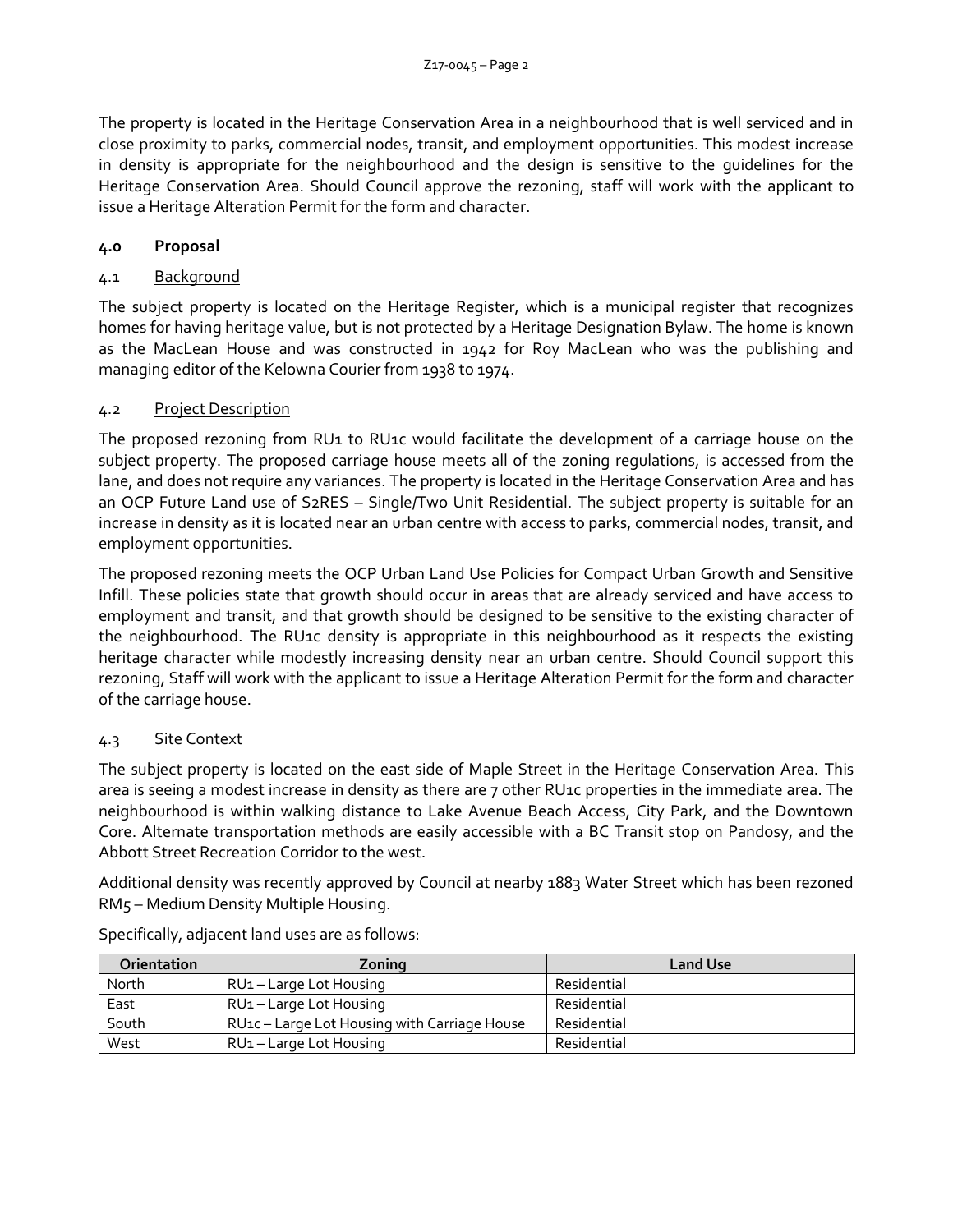

**Subject Property Map:** 1869 Maple Street

#### **5.0 Current Development Policies**

#### 5.1 Kelowna Official Community Plan (OCP)

#### **Development Process**

**Compact Urban Form.**<sup>1</sup> Develop a compact urban form that maximizes the use of existing infrastructure and contributes to energy efficient settlement patterns. This will be done by increasing densities (approximately 75 - 100 people and/or jobs located within a 400 metre walking distance of transit stops is required to support the level of transit service) through development, conversion, and re-development within Urban Centres (see Map 5.3) in particular and existing areas as per the provisions of the Generalized Future Land Use Map 4.1.

Sensitive Infill.<sup>2</sup> Encourage new development or redevelopment in existing residential areas to be sensitive to or reflect the character of the neighbourhood with respect to building design, height and siting.

### **6.0 Technical Comments**

6.1 Building & Permitting Department

No concerns related to land use change.

6.2 Development Engineering Department

All requirements have been met.

6.3 Bylaw Services

1

 $^{\text{\tiny{1}}}$  City of Kelowna Official Community Plan, Policy 5.2.3 (Development Process Chapter).

<sup>&</sup>lt;sup>2</sup> City of Kelowna Official Community Plan, Policy 5.22.6 (Development Process Chapter).